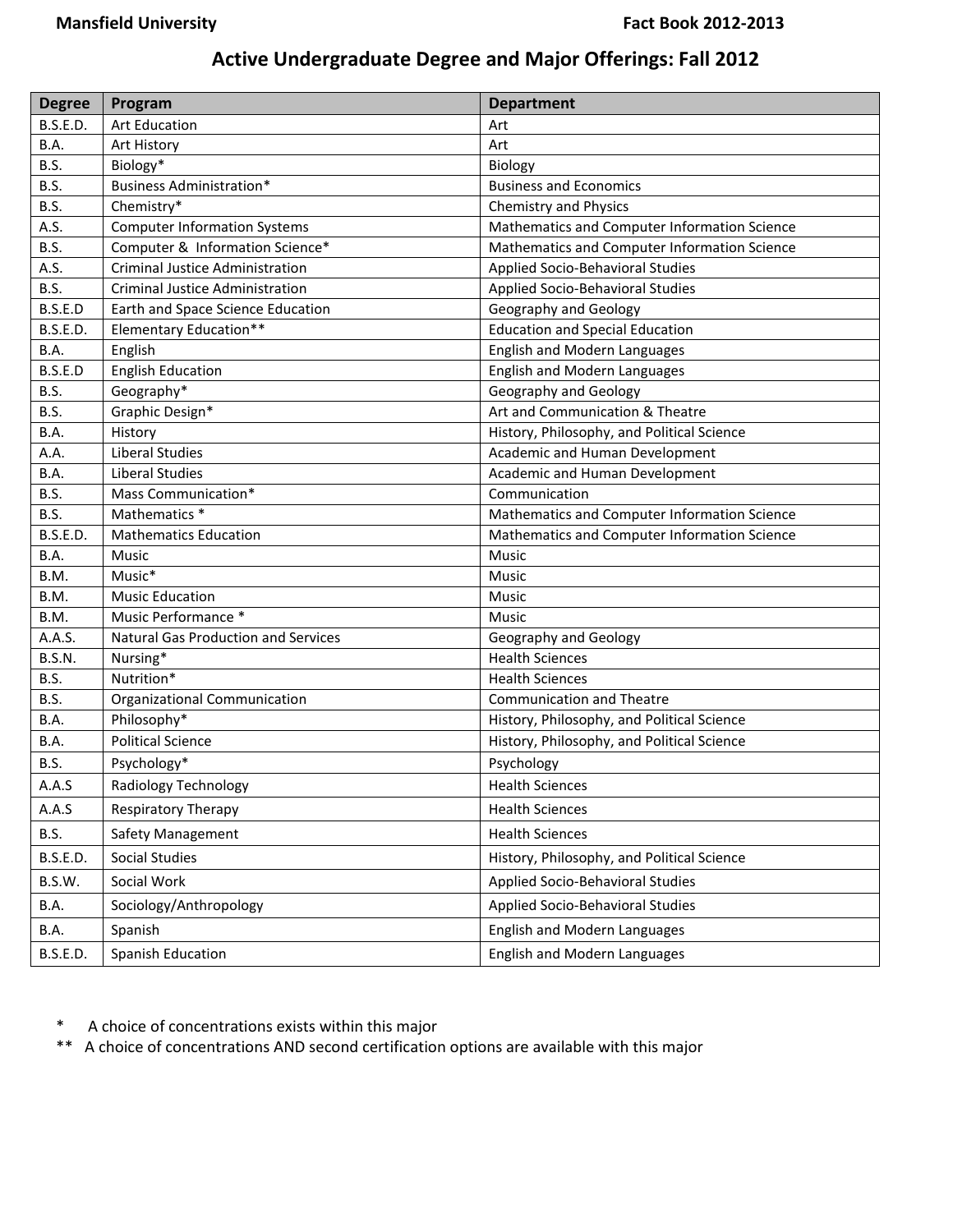## **Active Undergraduate Minor Offerings: Fall 2012**

| <b>Minor</b>                             | <b>Department</b>                            |  |
|------------------------------------------|----------------------------------------------|--|
| Accounting                               | <b>Business and Economics</b>                |  |
| Ethnic Studies: African-American Studies | English and Modern Languages                 |  |
| Anthropology                             | Applied Socio-Behavioral Studies             |  |
| Art History                              | Art                                          |  |
| Biology                                  | Biology                                      |  |
| <b>Business Administration</b>           | <b>Business and Economics</b>                |  |
| <b>Canadian Studies</b>                  | Philosophy                                   |  |
| Chemistry                                | <b>Chemistry and Physics</b>                 |  |
| Child Welfare                            | Applied Socio-Behavioral Studies             |  |
| <b>Computer Science</b>                  | Mathematics and Computer Information Science |  |
| <b>Creative Writing</b>                  | English and Modern Languages                 |  |
| <b>Criminal Justice Administration</b>   | Applied Socio-Behavioral Studies             |  |
| Economics & Finance                      | <b>Business and Economics</b>                |  |
| Education                                | <b>Education and Special Education</b>       |  |
| English Literature                       | <b>English and Modern Languages</b>          |  |
| Electronic Media                         | Communication                                |  |
| <b>Environmental Studies</b>             | History, Philosophy, and Political Science   |  |
| <b>Forensic Science</b>                  | <b>Chemistry and Physics</b>                 |  |
| <b>General Computing</b>                 | Mathematics and Computer Information Science |  |
| Geography                                | Geography and Geology                        |  |
| Geology                                  | Geography and Geology                        |  |
| Gerontology                              | Applied Socio-Behavioral Studies             |  |
| History                                  | History, Philosophy, and Political Science   |  |
| <b>Information Systems</b>               | Mathematics and Computer Information Science |  |
| <b>International Studies</b>             | History, Philosophy, and Political Science   |  |
| Journalism                               | Communication                                |  |
| Latin American Studies                   | English and Modern Languages                 |  |
| Leadership Studies                       | Psychology                                   |  |
| Management                               | <b>Business and Economics</b>                |  |
| Marketing                                | <b>Business and Economics</b>                |  |
| Mathematics                              | Mathematics and Computer Information Science |  |
| Music                                    | Music                                        |  |
| Music Technology                         | Music                                        |  |
| Nutrition                                | <b>Health Sciences</b>                       |  |
| Organizational Communication             | Communication                                |  |
| <b>Outdoor Recreation</b>                | Geography and Geology                        |  |
| Philosophy                               | History, Philosophy, and Political Science   |  |
| <b>Political Science</b>                 | History, Philosophy, and Political Science   |  |
| Pre-Law                                  | History, Philosophy, and Political Science   |  |
| Psychology                               | Psychology                                   |  |
| Psychology of Human Development          | Psychology                                   |  |
| <b>Public Relations</b>                  | Communication                                |  |
| Social Welfare                           | Applied Socio-Behavioral Studies             |  |
| Sociology                                | Applied Socio-Behavioral Studies             |  |
| Spanish                                  | English and Modern Languages                 |  |
| <b>Statistics</b>                        | Mathematics and Computer Information Science |  |
| Studio Art                               | Art                                          |  |
| <b>Watershed Management</b>              | Geography and Geology                        |  |
| Women's Studies                          | <b>English and Modern Languages</b>          |  |